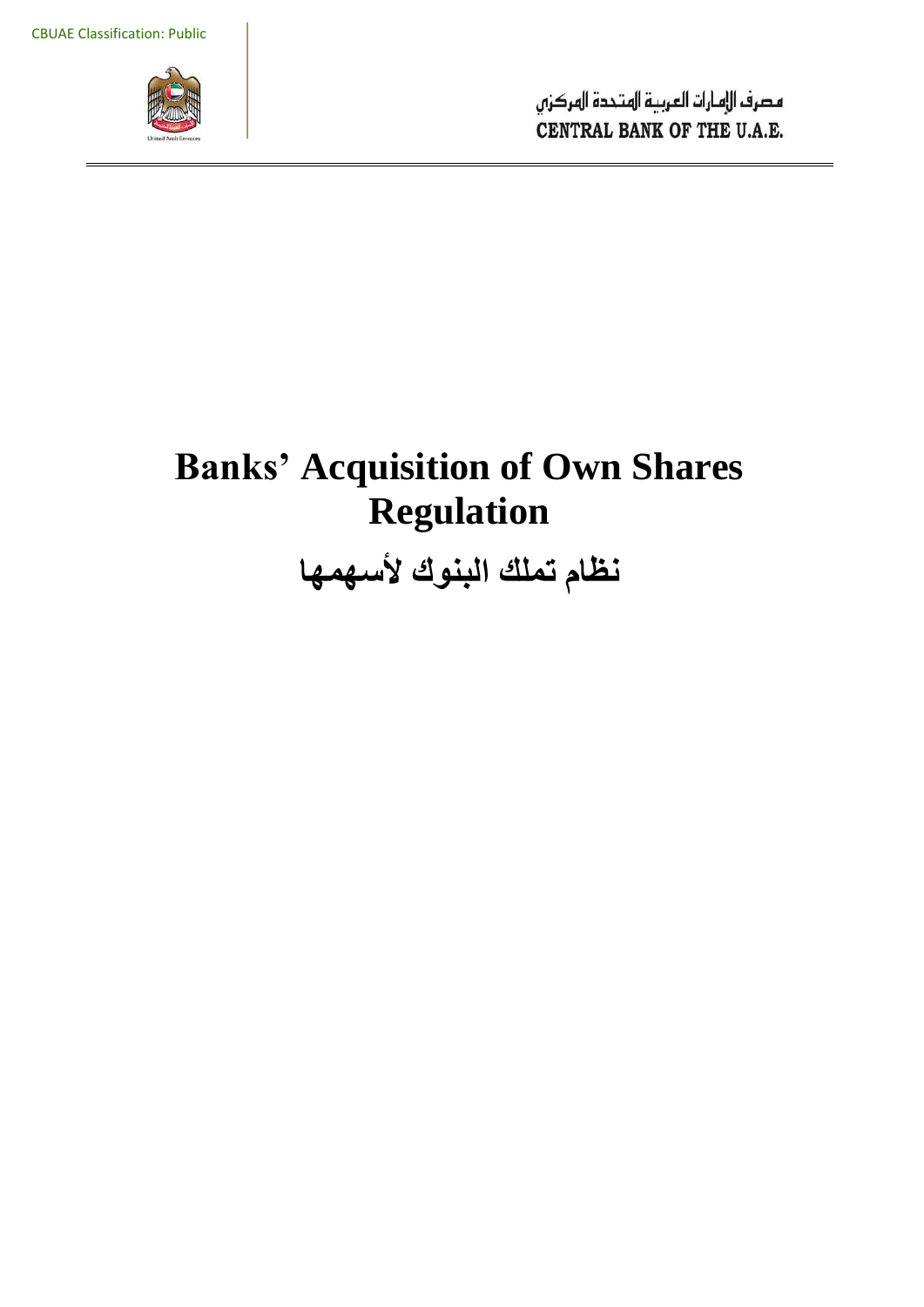| المحتو يسسات<br><b>CONTENTS</b> |                                                                                                   |                         |                                                                    |              |  |  |
|---------------------------------|---------------------------------------------------------------------------------------------------|-------------------------|--------------------------------------------------------------------|--------------|--|--|
| <b>Subject</b>                  |                                                                                                   | الصفحة<br>Page          | الموضوع                                                            |              |  |  |
| <b>Introduction</b>             |                                                                                                   | 3                       |                                                                    | مقدم         |  |  |
| <b>Scope</b>                    |                                                                                                   | 3                       |                                                                    | النطـــاق    |  |  |
| <b>Objective</b>                |                                                                                                   | 3                       |                                                                    |              |  |  |
| Article (1)                     | <b>Definitions</b>                                                                                | 3                       | التعريفات                                                          | $(1)$ المادة |  |  |
| Article (2)                     | <b>Central Bank prior approval</b><br>required for banks'<br>acquisition of own shares            | $\overline{\mathbf{4}}$ | موافقة المصرف المركزي المسبقة<br>مطلوبة لتملك البنوك لأسهمها       | $(2)$ المادة |  |  |
| Article (3)                     | <b>Maximum limit</b>                                                                              | $\overline{\mathbf{4}}$ | الحد الأقصى                                                        | المادة (3)   |  |  |
| Article (4)                     | <b>Obligation to notify the</b><br><b>Central Bank of breach of the</b><br>regulatory obligations | 5                       | الالتزام بإبلاغ المصرف المركزي<br>عند مخالفة الآلتز امات التنظيمية | المادة (4)   |  |  |
| Article (5)                     | <b>Enforcement &amp; Sanctions</b>                                                                | 5                       | الإنفاذ والجزاءات                                                  | المادة (5)   |  |  |
| Article (6)                     | <b>Interpretation of Regulation</b>                                                               | 5                       | تفسير النظام                                                       | $(6)$ المادة |  |  |
| Article (7)                     | <b>Publication &amp; Effective Date</b>                                                           | 5                       | النشر وتاريخ النفاذ                                                | المادة (7)   |  |  |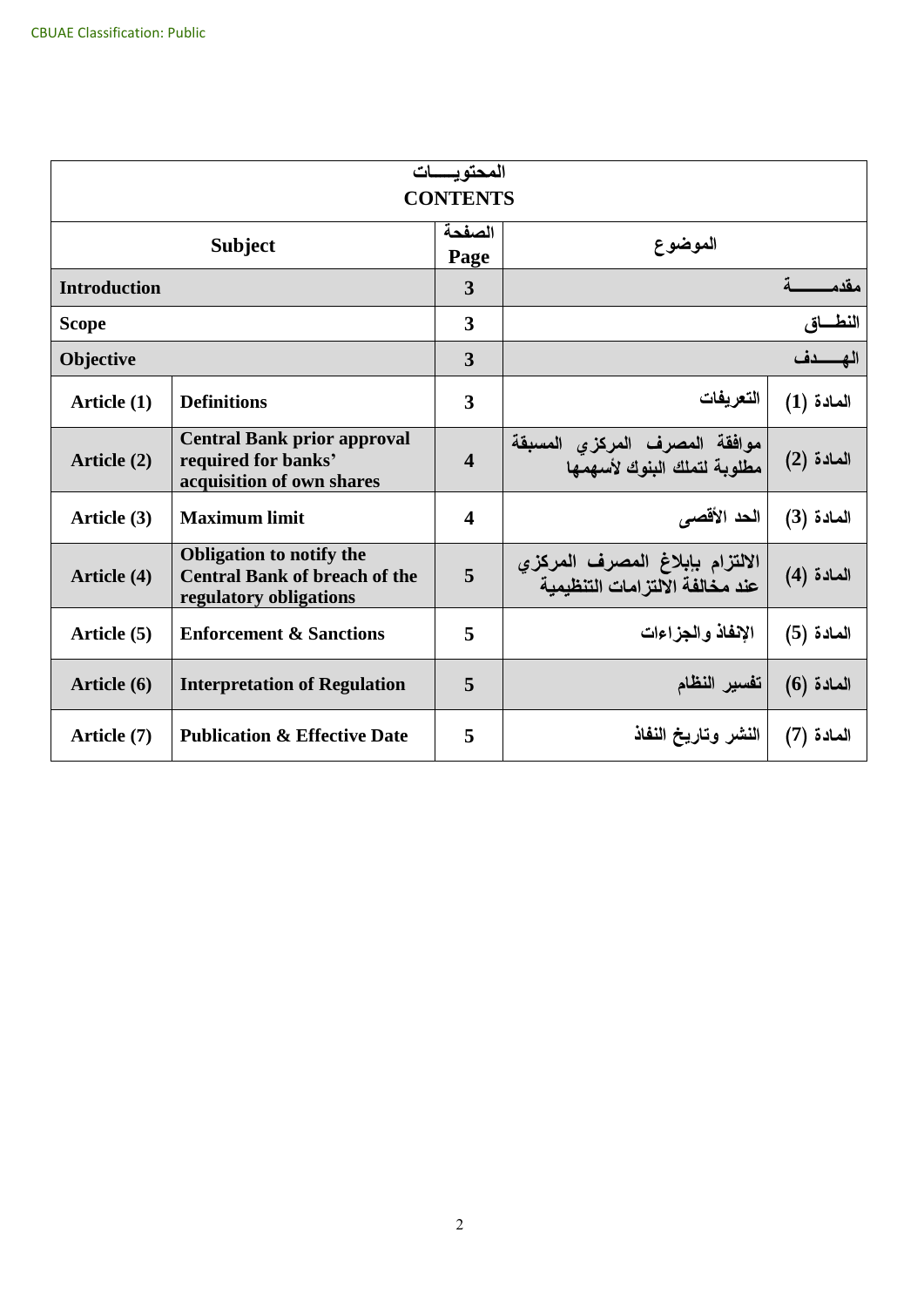| <b>Circular</b> | : 20/2021                                             | 2021/20                  | التعميم رقم : |
|-----------------|-------------------------------------------------------|--------------------------|---------------|
| No.             |                                                       |                          |               |
| Date            | : 21/12/2021                                          | 2021/12/21               | التاريخ:      |
| <b>To</b>       | : All Banks                                           | كافة البنوك              | اني:          |
| <b>Subject</b>  | : Limits on Banks' acquisition of<br>their own shares | حدود تملك البنوك لأسهمها | الموضوع:      |

# **المقدمة Introduction**

In accordance with Article 93(3) of the Central Bank Law, the Central Bank can set a limit on the amount of own shares a Bank can buy back or acquire.

Through this Regulation, the Central Bank is now confirming its requirements for Article 93(3) of the Central Bank Law.

This Regulation applies to all Banks .ينطبقمهذصمصانظلممعدىمكلفةمصابناك .

# **الهدف Objective**

The objective of this Regulation is to define the regulatory obligations that apply to Banks, relating to acquisitions or buy backs of their own shares.

### **المادة )1( : التعريفات Definitions :)1 (Article**

- **Bank:** Any juridical person licensed in accordance with the provisions of the Central Bank Law, to primarily carry on the activity of taking deposits, and any other Licensed Financial Activities, as defined in the Central Bank Law. 1.1
- **Central Bank**: The Central Bank of the United Arab Emirates. 1.2
- **Central Bank Law**: Decretal Federal Law No. (14) of 2018 Regarding the Central Bank & Organisation of Financial Institutions and Activities, as amended from time to time. 1.3

وفقــأ للمــادة 93 (3) من قــانون المصـــــرف المركزي، للمصرف المركزي وضع حد على مقدار الأسهم الخاصة بالبنك التي يستطيع البنك إعادة شرائها أو تملكها.

بموجب هذا النظام، فإن المصـــــرف المركزي يؤكد الآن على متطلباته وفقاً للمادة 93 (3) من قانون المصــــرف المر كز *ي.* 

# **نطاق التطبيق Scope**

الهدف من هذا النظام هو تحديد الالتزامات التنظيمية التي تنطبق على البنوك، فيمـا بنعلق بتملك أو إعـادة شــــراء أسهمها.

- 1-1 ا**لبنك:** أي شخص اعتباري مرخص وفقاً لأحكام قانون المصرف المركزي بممارسة نشاط تلقي الودائع بشكل رئيسي و أي من الأنشطة المالية المر خصة الأخر ي
- 2-1 **المصرف المركزي:** مصـرف الإمارات العربية المتحدة المركزي.
- 3-1 **قانون المصرررررررف المركزي:** صاة ساااااااممبقل الم اتحادي رقم (14) لسنة 2018 بشان المصر ف المركزي و تنظيم المنشـــات و الأنشــطة المالية، كما بتم تعديله من وقت لآخر .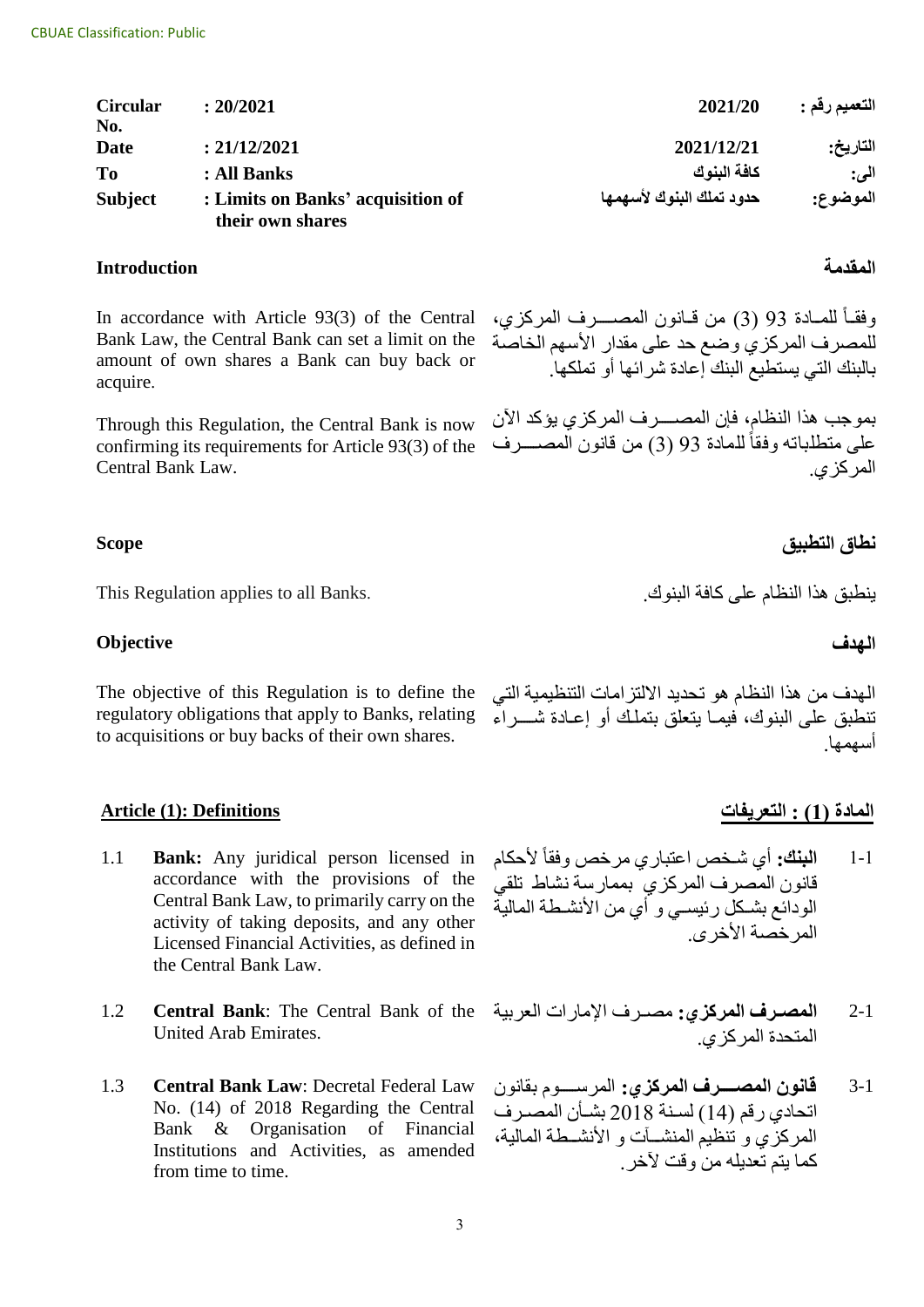**Paid Up Share Capital**: The share capital of a company which is fully paid. 1.4

### **Article (2): Central Bank prior approval required for banks' acquisition of own shares**

- A Bank shall not directly or indirectly acquire, purchase, buy-back or deal in its own shares without prior written approval of the Central Bank, unless shares have devolved to it in accordance with Article 2.2 of this Regulation. 2.1
- In accordance with Article 93(3) of the Central Bank Law, where shares have devolved to a Bank in settlement of a debt, and the Bank is therefore holding its own shares exceeding the maximum limit prescribed in Article (3) of this Regulation, the Bank must sell the excess shares, within a period of two (2) years from date of acquisition. 2.2
- The Central Bank, in granting any approval under Article 2.1 of this Regulation, may request any information it requires in order to make an appropriate decision. The Central Bank, in granting any approval under Article 2.1 of this Regulation, may impose any limitations or conditions on the Bank that it considers appropriate. 2.3
- The Central Bank may, on application by a Bank in writing, extend the period referred to in Article 2.2 of this Regulation for such period and on such conditions as the Central Bank considers appropriate. 2.4

# **المادة )3( : الحد األقصى limit Maximum :)3 (Article**

A Bank shall not be permitted to directly or indirectly purchase, acquire, buy-back or hold any amount of its own shares exceeding ten percent (10%) of the Bank's Paid Up Share Capital. 3.1

4-1 **رأس المسال المسدفوع**: رأس مسال الشسركة المدفو ع.

# المسادة(2): موافقــة المصـــرف المركـــز*ي* المســبقة مطلوبة لتملك البنوك لأسهمها

- 1-2 الا يجــوز للبنــك أن يتملــك، يشــترى أو يعيــد شير اء أو بتعاميل – بشيكل مباشير أو غبير مباشير - بأسيهمه بيدون مو افقية كتابيية مسيقة مـن المصــر ف المركــز ي، مــالــم تكــن تلــك الأسبهم قد آلت إليه وفقـاً للمبادة 2.2 مـن هـذا النظام.
- 2-2 وفقــأ للمــادة 93 (3) مــن قــانون المصـــرف المركيزي ، عنىدما تسؤول الأسيهم السي البنيك لتسوية ديـن ويـؤدى ذلـك إلـى حيــاز ة البنــك لأسبهمه بمبا بتعدى الحد الأقصبي المنصبوص عليه في المبادة (3) من هذا النظام. فإنه يجب علـّى البنـك بيـع الأسـهم الفائضــة، خـلال (2) سنتين من تاريخ التملك.
- 3-2 للمصـــرف المركـــزي عنـــد مـــنح أي موافقـــة بموجب المصادة 1.2 من هذا النظام، طلب أي معلومـات يحتـاج إليهـا حتـى يـتمكن مـن اتخـاذ القــرار الملائــم. للمصـــرف المركــزي، عنــد منح أي موافقة بموجب الملدة 1.2 من هذا النظام ، فسرض أي قيسود أو شسروط تعتبس مناسبة على البنك
- 4-2 المصـرف المركـزي، بنــاء علــى طلـب كتــابي مــن البنسك، تمديسد الفتــر ة المشـــار اليهــا فـــى المسادة 2.2 مــن هــذا النظــام لفتــر ة مماثلــة و بنفس الشروط وذلك حسبما براه المصرف المركز*ي* مناسباً.

1-3 يا غيـر مسـموح للبنـك أن يشـتر ي، يتملـك، يعيـد شــراء أو يحــوز أي مقــدار مـــن أســـهمه بمـــا يتجــاوز عشـــرة بالمائـــة (10%) مـــن رأس المال المدفو ع للبنك.